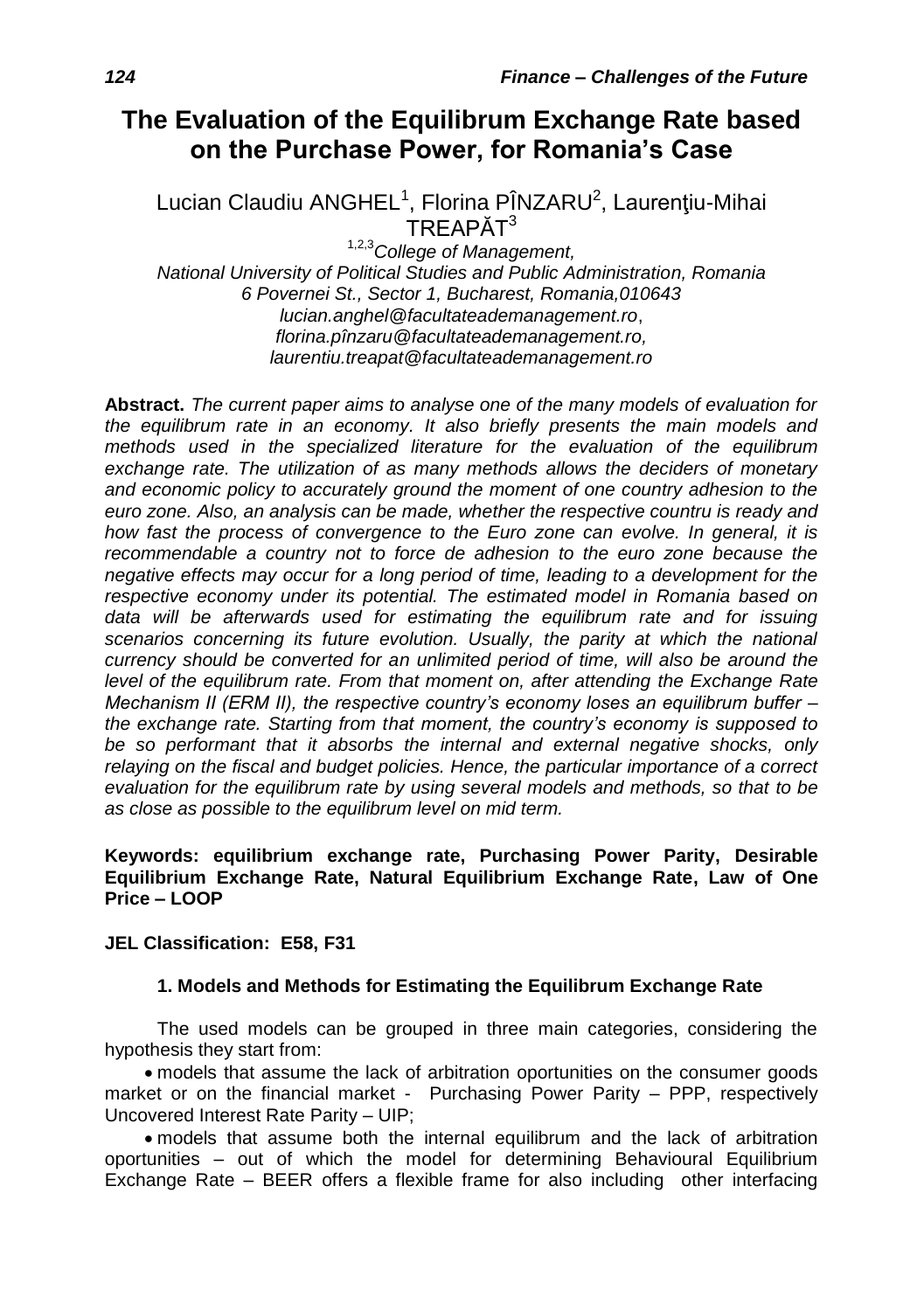models such as Balassa Samuelson, the monetary model and Permanent Equilibrium Exchange Rate – PEER;

 models that assume both the internal and external equilibrum – out of which the model for determining Fundamental Equilibrium Exchange Rate – FEER also offers a flexible frame for incorporating other models with similar specifications such as Desirable Equilibrium Exchange Rate - DEER, Natural Real Exchange Rates - NATREX, Sustainable Real Exchange Rate - SRER.

According to the considered time horizon in which the equilibrum is accomplished, the models can be grouped in three categories:

 $\blacksquare$  models that aim the exchange rate equilibrum on short term – for example, UIP;

models that aim the exchange rate equilibrum on mid term – BEER, PEER;

 $\blacksquare$  models that aim the exchange rate equilibrum on long term  $-$  the monetary model, PPP, FEER, DEER, NATREX, SRER.

The fundamental equilibrum exchange rate  $-$  FEER  $-$  Williamson (1994) is defined as the level of the exchange rate at which an economy is at internal and external equilibrum.

**The Internal Equilibrum** is defined as the certain economy status in which there in no demand deficit or surplus, so the GBP is at its potential, and the inflation rate is constant (or equal with the targeted inflation for that economy).

In what the *external equilibrum* concerns, its definition is subject to intensive discussions. In large, the external equilibrum is achieved when the weight of the current account ballance in GBP reaches a targeted value having certain desired features.

While some autors consider this targeted value to be the level of the current account compatible with the stabilisation of the weight of the external debt ballance or of the external net assets in GBP, other consider it to be the certain level of the current account deficit that is achieved during some sustinable economic policies on a long term (in principle the fiscal policy, as the monetary policy cannot influence the economy on a long term). This version of the FEER model is called DEER (Desired Equilibrium Exchange Rate), namely the exchange rate compatible with the accomplishment of a certain desired value, of a target for the current account. In the light of the same approach, models as NATREX (Natural Equilibrium Exchange Rate and Macroeconomic Balance (Isard et al. (2001), Isard (2007), Lee et al. (2008)) developed.

From the practical point of view, the FEER metodology consists of estimating the equilibrum, by following three steps:

 $\checkmark$  determining **the underlying current account** – that certain value of the current account that would be registered in the absence of some cyclical factors, i.e. when the internal and external economy is at its potential;

 $\checkmark$  determining the equilibrum or sustainable current account, namely that value of the current account based on the savings/investments of the internal economy;

 $\checkmark$  estimating the **equilibrum currency (FEER)** – that level of the currency rate that equals the underlying current account with its equilibrum value.

## **2. Estimating the Equilibrum Rate by Using the Purchasing Power Parity**

A reference theory in the specialized literature for determining the equilibrum exchange rate is the **Purchasing Power Parity – PPP,** according to which, on different markets, the level of the prices experessed in the same currency should be the same. The Purchasing Power Parity is one of the economic theories with the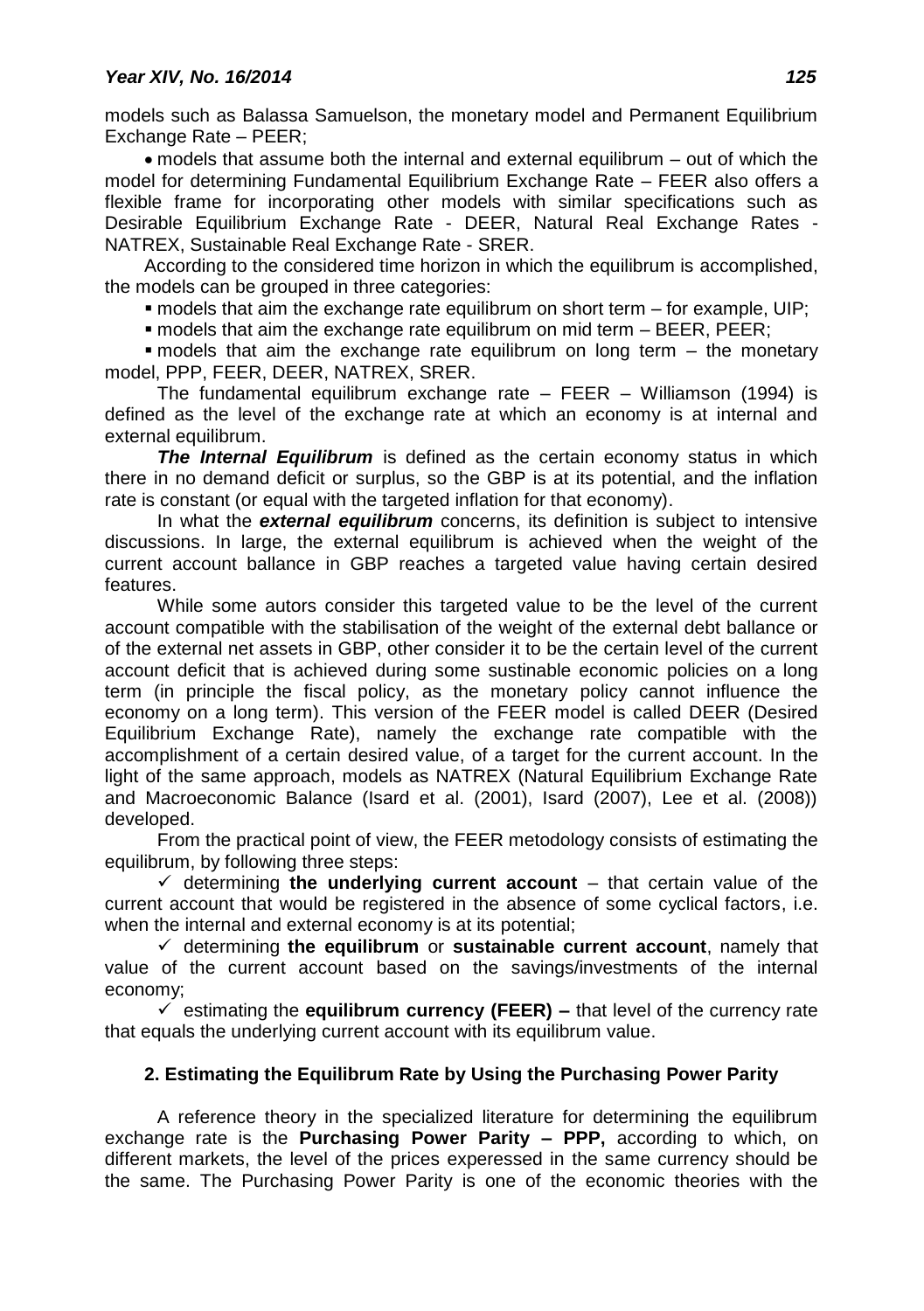longest history, its present name being asserted in 1918 by the Swedish economist Gustav Cassel.

Although the most empiric proofs do not sustain the validity of this theory on a short term, this offers precious information concerning the level of the equilibrum exchange rate on a long term. On a short term, the deviations from the level implied by the theory of the purchasing power parity can be interpreted as being episodes of over or under evaluation of the national currency.

The theory is known in two versions: relative and absolute. In its "absolute" version, starting from the **Law of One Price – LOOP,** the prices in different markets will be equivalent when they are expressed in the same currency.

The respecting the law of one price should be provided by a mechanism of eliminating the arbitration oportunities, as the price differences existing on the market would generate the possibility to purchase cheaply on one market and sell expensively on another, and the impact of this type of commerce would generate an equality between the exchange rate on the market and the equilibrum rate.

The equilibrum exchange rate involved in this theory (  $E^{PPP}$  )

$$
E^{PPP}=\frac{P}{P^*}
$$

where *P* represents the level of prices in the internal economy and *P\** is the level of prices in the commercial partner's economy.

In the relative version, the modification in percentages of the exchange rate ( $\Delta$ (%) $E^{PPP}$  ) is given by the inflation differential, as follows:

$$
\Delta(\%)E^{PPP}=\pi-\pi^*
$$

where  $\pi$  represents the inflation rate in the internal economy and  $\pi^*$  is the inflation rate in the commercial partner's economy. We notice the fact that a positive diferential of the inflation rate towards the partner economy determines an increase of the nominal exchange rate according to the purchasing power parity.

The most empirical studies start from the relative version of this theory, considering the stability of the series of data. An alternative for testing the theory validity is the analysis of the real rate stability; if the theory of the purchasing power parity is respected, an increase of the prices on the internal market would have to be accompanied by an increase of the nominal exchange rate, and the real exchange rate would have to remain constant. Starting from the bilateral real exchange rate definition,

 $Q = \frac{E \times P^*}{P}$ *P* æ è ç ö ø  $\frac{1}{\tau}$  (where E is the nominal exchange rate), an over unitary level of this

indicates a higher exchange rate that the one determined by using the purchasing power parity theory and an **under evaluation** in real terms of the national currency. Similarly, when the nominal exchange rate is lower than the one determined by using the purchasing power parity theory, respectively *Q* is less than one unit, we may say that the national currency is **under evaluated** in terms of purchasing power.

In practice, there exists a series of factors that can determine deviations from the currency exchange rate implied by this theory, among which we can mention:

• the structure of the goods basket based on which the prices are calculated in the two economies subject to comperison is not identical;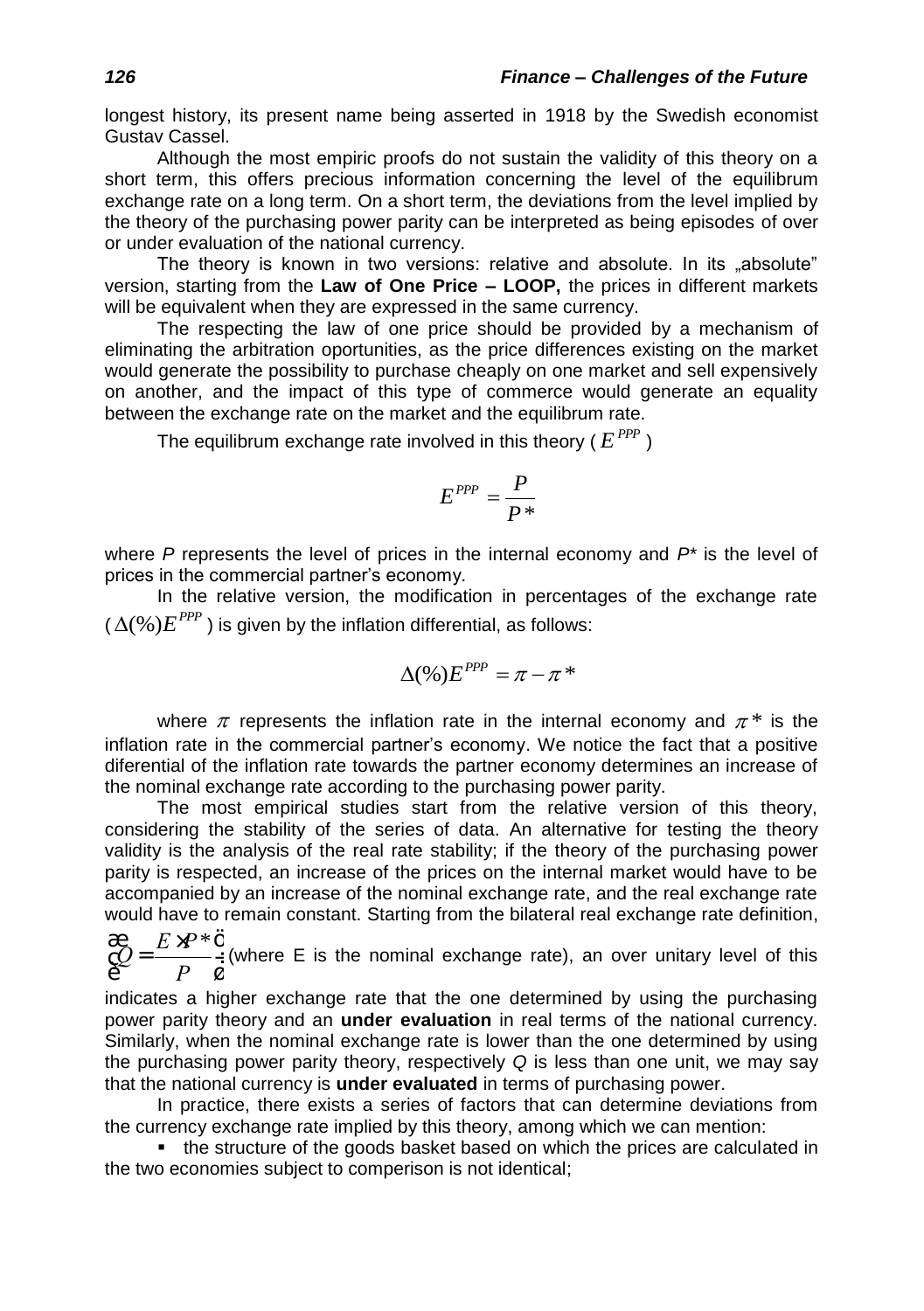• the exchange rate is a volatile economic variable, while the consumer prices are rather rigid, fact that makes their evolutions on a short term impossible to be proportional, as it can be found by studying Rogoff, (1996);

 the existence of the *home bias* phenomenon, a *puzzle* of the international finance, as it is called by Obstfeld and Rogoff (2000), according to which the consumers prefer the native products athough substitutes that have the price advantage exist;

• the existance of the shipment costs, of the tariff and non-tariff barriers, limits the capacity of the arbitration phenomenon to determine the equalization the exchange rate on the market with the equilibrum exchange rate.

Regarding this last argument, there is a certain category of goods for which the shipment costs would be excessively high towards their value, goods that are called nontradable. As there are not any arbitration possibilities for these goods, the purchase power parity is not applicable in their case.

For Romania's case, the purchasing power parity, in its absolute version, indicates a significant under evaluation of the national currency (please, see the Table 1).

|                                                          | Total<br><b>Consumption</b> | <b>Consumption</b><br><b>Tickets</b> | Non-lasting<br>Goods | Semi-<br>lasting<br>Goods | Long<br>lasting<br>Goods | Capital<br><b>Goods</b> | <b>Services</b> |
|----------------------------------------------------------|-----------------------------|--------------------------------------|----------------------|---------------------------|--------------------------|-------------------------|-----------------|
| 2000                                                     | 0,35                        | 0,50                                 | 0,46                 | 0,47                      | 0,80                     | 0,47                    | 0,24            |
| 2001                                                     | 0,34                        | 0,50                                 | 0,46                 | 0,48                      | 0,72                     | 0,50                    | 0,24            |
| 2002                                                     | 0,34                        | 0,51                                 | 0,47                 | 0,57                      | 0,68                     | 0,52                    | 0,24            |
| 2003                                                     | 0,35                        | 0,53                                 | 0,48                 | 0,56                      | 0,74                     | 0,52                    | 0,24            |
| 2004                                                     | 0,36                        | 0,53                                 | 0,48                 | 0,56                      | 0,73                     | 0,53                    | 0,25            |
| 2005                                                     | 0,45                        | 0,67                                 | 0,62                 | 0,74                      | 0,84                     | 0,60                    | 0,31            |
| 2006                                                     | 0,48                        | 0,69                                 | 0.65                 | 0,81                      | 0,75                     | 0,62                    | 0,35            |
| 2007                                                     | 0,53                        | 0,75                                 | 0,70                 | 0,90                      | 0,84                     | 0,68                    | 0,39            |
| 2008                                                     | 0,53                        | 0,72                                 | 0,66                 | 0,93                      | 0,83                     | 0,67                    | 0,41            |
| 2009                                                     | 0,48                        | 0,67                                 | 0,62                 | 0,85                      | 0,81                     | 0,60                    | 0,35            |
| 2010                                                     | 0,48                        | 0,68                                 | 0.64                 | 0,85                      | 0,81                     | 0,61                    | 0,35            |
| 2011                                                     | 0,50                        | 0,69                                 | 0.64                 | 0,84                      | 0,83                     | 0,59                    | 0,36            |
| Increase of the Relative Prices 2000 - 2011 (percentage) |                             |                                      |                      |                           |                          |                         |                 |
|                                                          | 43,8                        | 37,1                                 | 39,7                 | 80,0                      | 4,3                      | 24,2                    | 51,7            |

*Table 1.* **The real exchange rate according to purchasing power parity, the absolute version, in Romania towards the Euro zone**

Source: Eurostat, Anghel et all, calculations made by the authors

We can observe that the level of prices in Romania is, at the end of 2011, half compared to the prices in the Euro zone, fact that indicates a significant **under evaluation** of the national currency, from the purchase power parity perspective. If the validity of the purchase power parity theory is admitted in its absolute version, on a long term, the exchange rate of the national currency towards euro should **appreciate itself** or the internal prices of the transactionable goods should significantlly increase. The explicit quantification of the necessary appreciation for aligning the exchange rate to the theoretical value implied by the purchase power parity is yet, problematic. The arbitration scheme that stays at the base of the unique price law is applicable just to the transactionable goods, while in the total consumption basket non-transactionable goods also exist.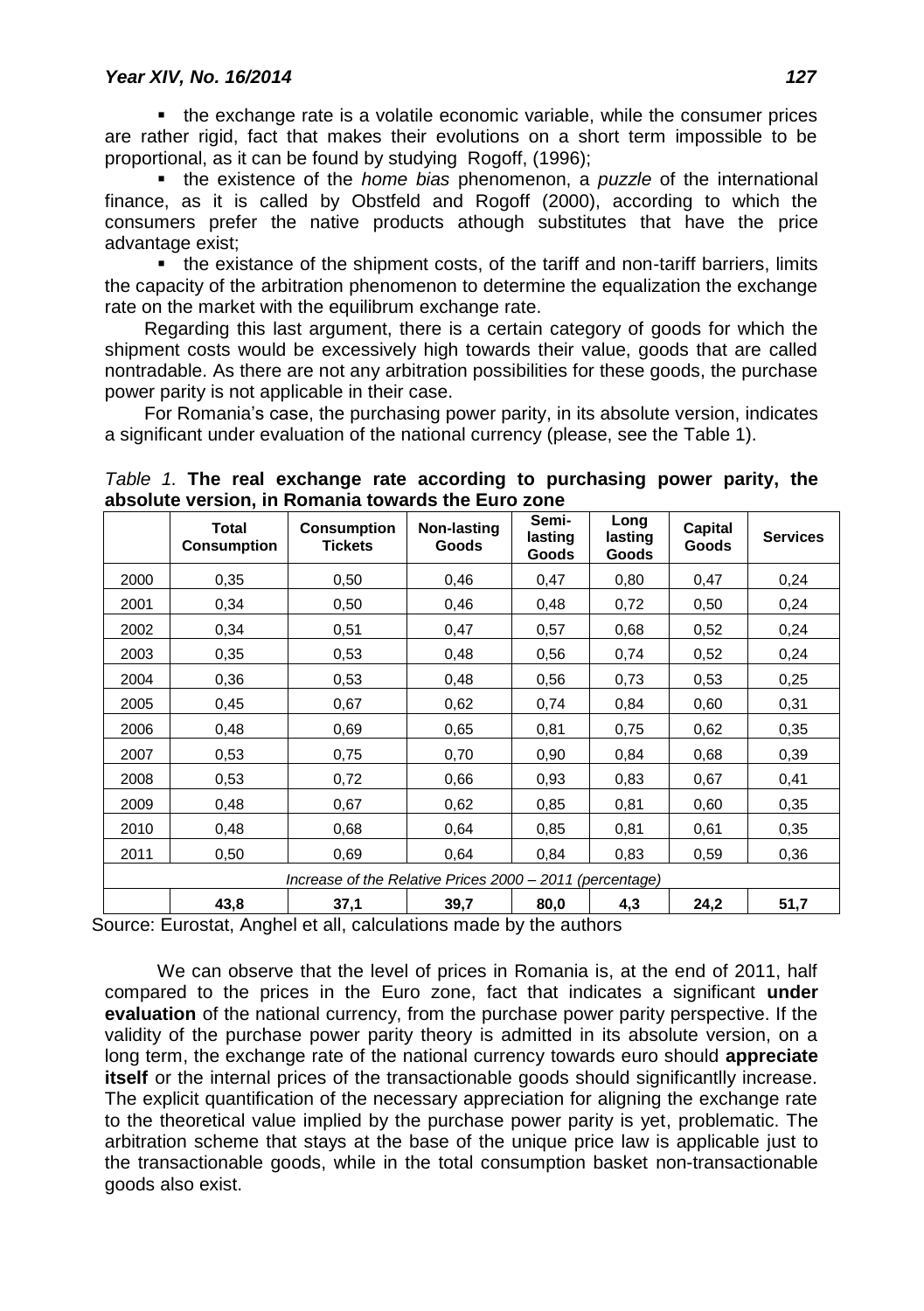By analysing the consumption basket subcomponents, we observe that the closest to the reference value of 1, are the semi-lasting and the long-lasting goods thus being best aligned with the euro zone prices. On the other hand, the services are the less aligned category from the euro zone prices point of view. Yet, we must observe that, during the period 2000-2011, a process of aligning prices with the euro zone took place in Romania - a relative fast process until 2007. As we can notice in the last line of the table no. 3.1., the total prices increased with approx. 44%, and the category that registered the most powerful alignment is the one of the semi-lasting consumer goods prices whose, increased with 80%. The second most significant increase of prices was registered in the services area (51.7%), category of consumption that registered in 2000 – and continues to register – the lowest alignment degree with the prices in the euro zone. The long – lasting goods, whose price was aligned in proportion of 80% with the euro zone starting even since 2000, have only registered an increase of 4,3%.

From the above made analysis, it results the fact that, in the Romanian economy, there exist different alignment degrees for the consumer goods prices with the euro zone. Considering that, the law of the unique price would verify itself just for the case of the transactionable goods, the degree of under or over estimation of the exchange rate according to the purchase power parity theory can be decided just by analysing the prices alignment degree for the transactionable goods towards the ones in the euro zone.

Explicitly, there does not exist any data referring exclusively to the transactionable goods prices but we can assume that, from the consumption basket, only the services are not transactionable, so, for the purchase power parity, relevant in the consumption basket would be the part that refers to the consumer goods. In these conditions, as we can observe in the Table 1., the currency rate would be under evaluated with approximately 30%

### **3. Conclusions**

Analysing a period of 12 years, using the purchase power parity method, we can consider that Romania is still far from the optimum moment for adhering to the Euro zone. The local currency registers a consistent under evaluation towards Euro. More important is to underline the fact that the convergence process to the prices in the Euro zone is developed very slowly, for certain groups of products and services. In 12 years time, Romania succeeded in reducing the price gaps in the total consumption gaining from 0,35 to 0,5 for the real currency, according to the purchase power parity. This was achieved despite the fact that, in the analysed period we remarked a dramatic increase of 44% for the relative prices. In the authors' opinion, for reaching an optimum moment for the adhesion to the euro zone, Romania should, at least, reach a level of approximately two thirds from the price level in the Euro zone (0,67). Thus, we could consider that we do not push the adhesion to euro moment to a too early time. A liniar extent would lead to an approach towards this interval, to around 2023 year. The long lasting services group is the one that has to recover most, according to the used analysis method, registering a convergence with the prices at the Euro level zone in a proportion of just a third. In addition, the services recover the existing gap towards the Euro zone difficultly, considering the fact that the beginning of 2000 they were at a level of approximately a quarter from the level registered within the Euro zone. Also, a very worrying aspect is that, in relative terms, the price increase for services, in the analysed period, raised with more than half. All these, lead us to an image of how tough the convergence process is and shows how much Romania has to recover in this respect. Reaching the nominal criteria for adhering to the euro zone is more easily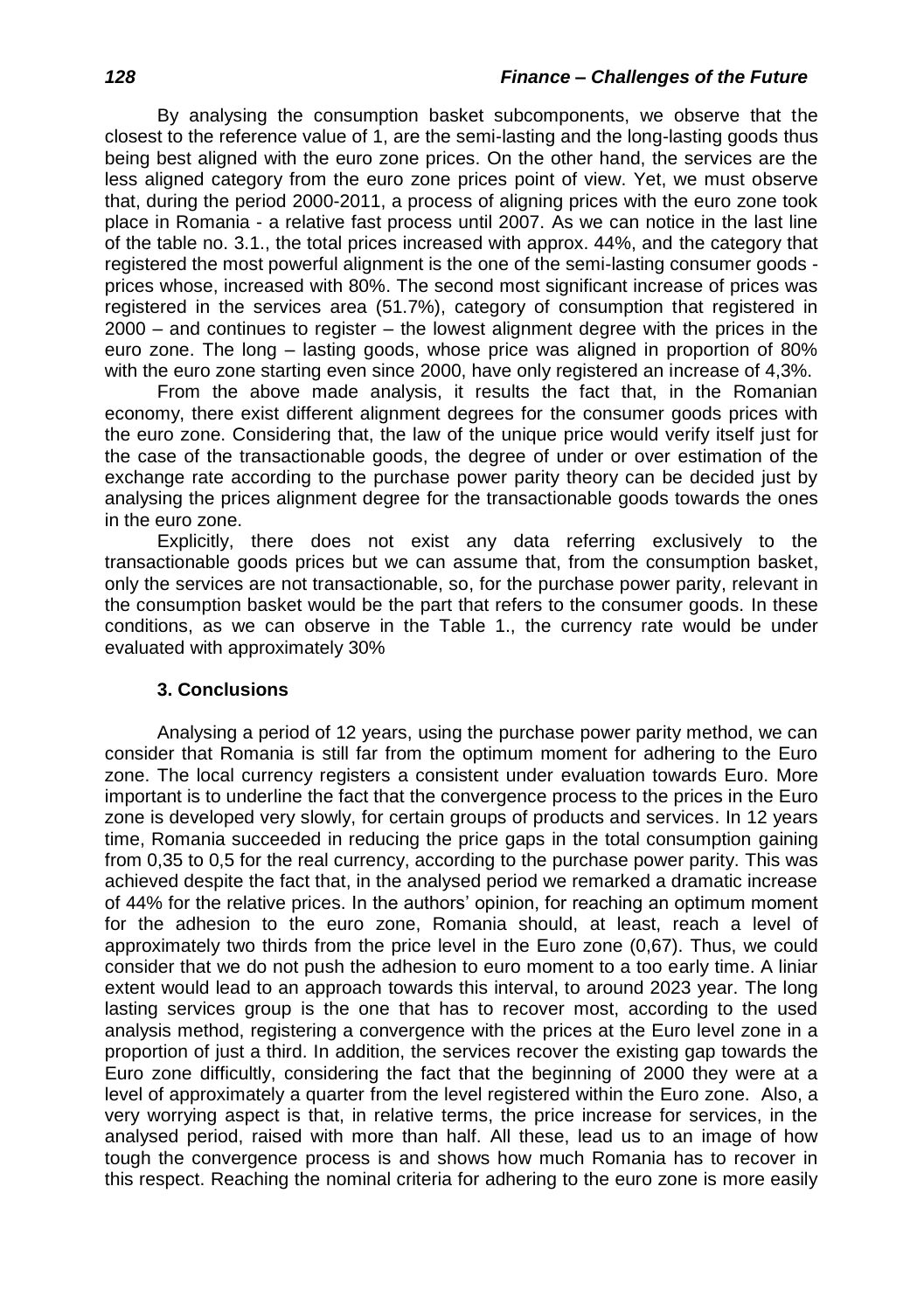to accomplish comparing with fulfilling the real convergence criteria. The purchase power parity method evidences this major gap, registered, for example, for services, compared with the similar level registered in the Euro zone. It should be normal that the monetary and fiscal policy deciders have serious reserves in accepting such a country that did not accelerate its convergence process for the services prices, to join the select club of the Euro zone. A premature acceptance could determine, together with the continuation of the convergence process for the services prices, a significant increase of the consumer goods price index, thus putting pressure upon the inflation, at European level. In other words, we still have to accomplish major structural reforms in services area, prior to Romania's adhesion to the euro zone.

**Acknowledgements:** The opinions presented in this work belong to the authors entirely and do not imply or engage any institution they are affiliated to, in any way. The authors especially thank to Nicoleta Ciurilă, Elena Bojesteanu and Dorina Cobiscan for the provided support in elaborating the The Study upon the Equilibrium Exchange Rate and its Factors. The Romanian Case, 2012, study that was fructified in the present work and elaborated within the Project for Improving the Institutional Capacity, of evaluating and formulating macroeconomic policies in the field of economic convergence with The European Union of The National Prognosis Commission, code SMIS 27153, beneficiary The National Prognosis Commission.

### **References**

Adam, T. (2012) Models of Equilibrium Exchange Rates used at the CNB. CompNet Workshop, ECB, http://www.ecb.int/home/pdf/research/compnet/Adam-2012\_04\_02\_ECB\_general.pdf?d7a97e7167a572b40ae2103b18a4df9b.

Anghel,L.C., Ciurila, N., Bojesteanu, E. (2012) Rata de schimb de echilibru si factorii sai. Cazul Romaniei., Editura Economica, Bucuresti, Proiect- Imbunatatirea capacitatii institutionale, de evaluare si formulare de politici macroeconomice in domeniul convergentei economice cu Uniunea Europeana a Comisiei Nationale de Prognoza, cod SMIS 27153, beneficiar Comisia Nationala de Prognoza.

Balassa, B. (1964) The Purchasing Power Parity Doctrine: A Reappraisal. Journal of Political Economy 72 (6): 584–596.

Benkovskis, K. and J., Wortz, (2012) Evaluation of Non-Price Competitiveness of Exports from Central, Eastern and South-Eastern Countries in the EU market. Bank of Latvia Working Paper.

Bitans, M. and I. Tillers (2003) Estimates of Equilibrium Exchange Rate in Latvia. Latvijas Banka. Analysis of the Real Exchange Rate in Latvia: 1994–2001. Latvijas Banka. Mimeo.

Bojeşteanu, E., Iordache, Ş., Leonte, A. and A. S. Manu (2012) Ajustarea dezechilibrului extern în economiile emergente. Este experienţa României diferită? Prezentare susţinută în cadrul Colocviilor BNR de Politică Monetară, ed. a V-a, Elemente ale cadrului de analiză şi prognoză al politicii monetare.

Buldorini, L., Makrydakis, S. and C. Thimann (2002) The effective exchange rates of the euro. European Central Bank Occasional Paper Series no. 2.

Codirlaşu, A. and A. N. Chideşciuc (2004) Estimarea efectului Balassa-Samuelson" în România. Lucrare prezentată în cadrul conferinței Tineri Economiști organizată de BNR.

De Broeck, M. and T. Sløk (2001) Interpreting Real Exchange Rate Movements in Transition Countries. IMF Working Paper No. 56.